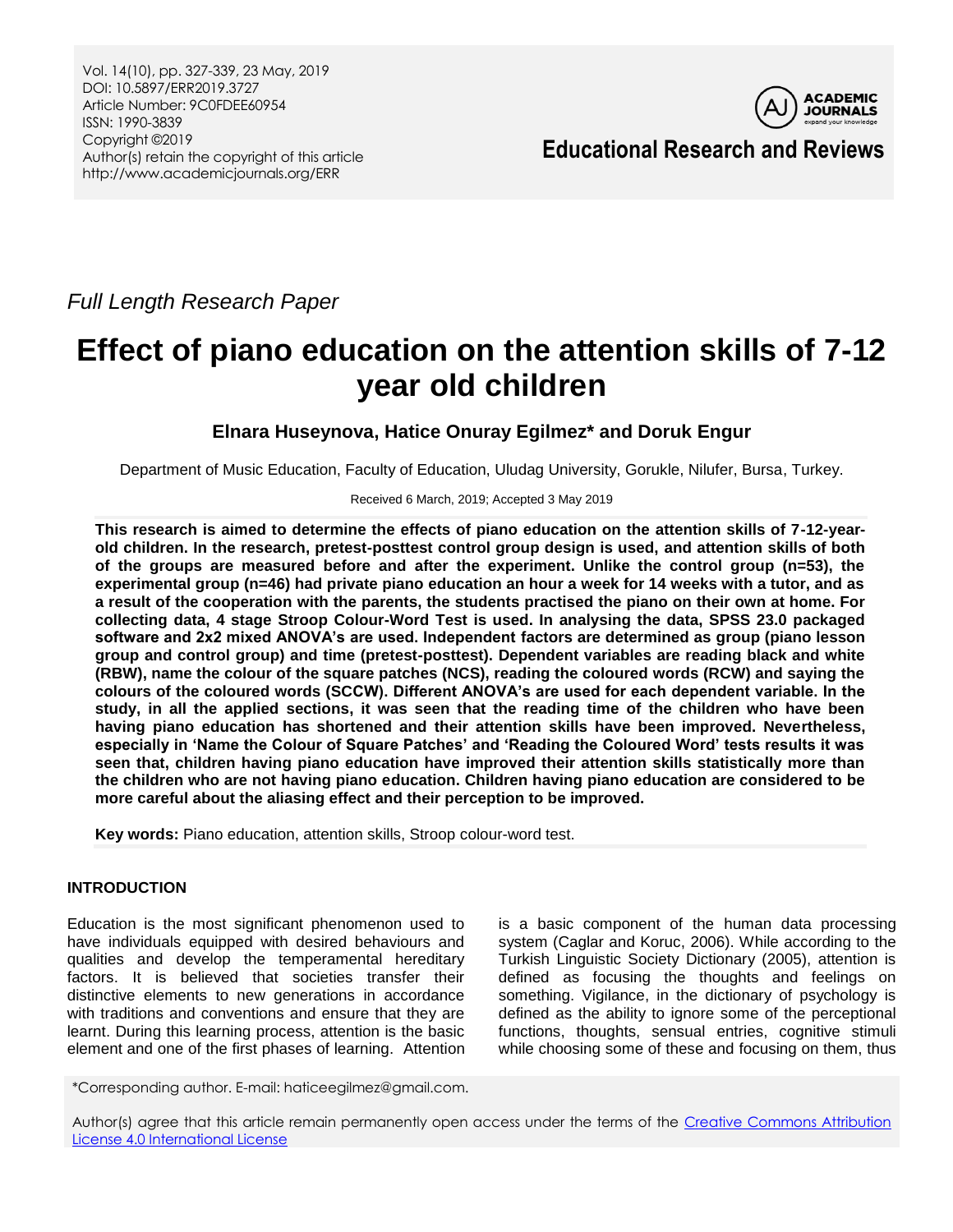to perceive chosen stimulants more clearly and to control and direct all of these processes voluntarily (Budak, 2000), attention and perception are necessary in order to notice stimuli received by sense organs during sensual registry and transfer them to short term memory (Kurtuldu, 2012). According to Anderson (2002), attention control arises in babyhood and develops rapidly in early childhood. However, cognitive flexibility, targeting and data processing develop at the age of 7-9 and fully develop at the age of 12. According to Piaget (as cited in Ulugbay (2013)) the intelligence development of children is accelerated especially between 2-7 years and 7-12 years of age. This situation took effect in choosing 7-12 year-old children for the sample and the belief that music education might have a significant position in the development of children's attention level, and skills were determinant in deciding the subject.

This is because music education allows development of children's skills such as analysis, synthesis, coordination to develop, and tends towards creativity by developing a deliberate thought. Today, music education experts emphasise that musical instrument training, which is an important aspect of music education, is of capital importance for the personality development, development of emotions and skills in children and their learning to be self-confident, patient and self-disciplined along with having sustainable attention skills. Also, according to Hallam (2015), active engagement with music has a significant impact on brain structure and function. Hallam (2015) suggests that correlation studies prove that there are relationships between musical activities and the various skills related to literacy including verbal and auditory working memory, spatial reasoning and mathematical performance, intellectual development, creativity, emotional intelligence etc. Early piano education gained importance after 1950's. There were not a consensus between musicians and child development experts on the correct time to start piano education and the schedule that should be followed, since musicians did not master on child development and child development experts did not master on music education; and these were interdependent. However, by time it is understood that the earlier the child starts music education the better the result is, and philosophy of music education is formed. As a result of this the effect of playing piano on the development of child started to be investigated (Minina, 2012).

While playing the piano, which is an instrument played widely in Turkey, melodies with several rhythms written in two staves in different clefs (treble clef – bass clef) have to be performed correctly and precisely. Performing these complicated tasks requires a perfect eye, hand and foot cooperation. Besides these psychomotor skills, many activities such as polyphonic hearing can be done together while playing the piano. Given complex activities are known to benefit the development of data processing in children's brains. Playing the piano is also believed to

require continuous attention and focusing.

In a study of Shaw and Rauscher (as cited in Ulugbay (2013)), it is argued that the most functional way to improve cognitive structure that affects preschool children's demonstrating high skills in mathematics and science is playing piano; and that music education, particularly piano education until the age of 12 is an activity requiring functions which mathematics and chess entail, such as high brain functions.

Studies of Pavlov (2008) are focused on the importance of instrument education. In one of his researches, there were 41 children who played an instrument (n= 14 playing flute, n=27 playing piano) and 25 children who did not play any instrument. All children were between the ages of 6 and 7, their characteristics and cognitive abilities were equal. After 7-8 months of education, all of the children had 6 different neuropsychological tests measuring their attention skills and cognitive abilities. Children who played an instrument were shown to have higher improvement than the children who did not play. Children who played flute had higher perception of space when compared to the others. Children who played piano had higher acceleration as well as improvement in verbal reasoning, verbal memory, logical intelligence, cognitive and psychomotor skills. Permiakova and Tkachenko (2016) conducted a study on children who recently have started to play piano and had similar results. Their study, which was made in Ekaterinburg consisted of 50 children; 26 of them did not play any instrument, while 24 of them have started to take piano lessons. After a period of one year, these children had required tests at the Neuropsychology Laboratory of Moscow State University. The children who played piano were shown to have higher improvements in cognitive and psychological skills; and 1.5 times higher acceleration especially in motor development. In the second part of this study, Permiakova and Tkachenko (2016) made a second experiment on 10 male children who have hyperactivity and attention deficit disorder. 5 of them played piano and 5 of them did not play any instrument. Both of the groups had similar tests as the previous groups, such as attention, memory and cognitive ability. After a period of one year, children playing piano had significantly better results than the children who did not play piano. Piano education is recommended especially for children diagnosed with hyperactivity and attention deficit disorder.

The studies mentioned above show the benefits of music and piano education for brain development. One of other rare studies showing the benefits of piano education for attention skills is Demirova's (2008) research. Demirova (2008) presented in her study that piano education affects the attention skills of elementary school children positively. Also, Kuscu (2010) stated that the attention skills of preschool children improve significantly because of musical activities including Orff Schulwerk approach. In accordance with the international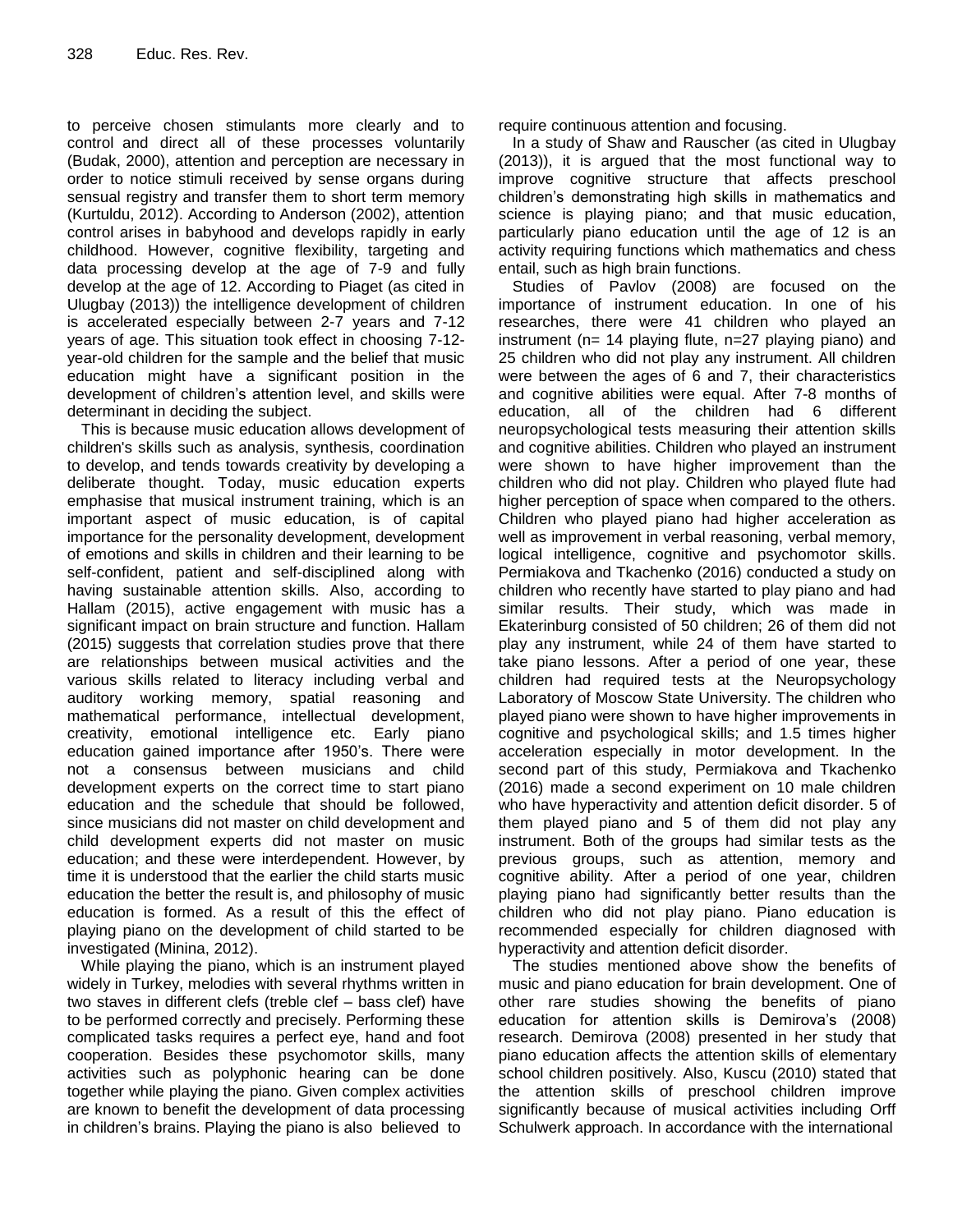and national studies mentioned above, it can be stated that studies show the significant effect of music education, particularly piano education on children's development.

Attentive study and long-term concentration are two important factors of playing piano, which is among the instruments that are suitable to begin at an early age. Attention has the same importance in every school, education system and curriculum. In this context, the relationship between playing the piano and attention that is defined as a bridge or a tool between the students' musical improvement and their performing this on the piano by Demirova (2008) is detected.

## **PROBLEM SITUATION**

During the education of a child, school success is one of the most concerned issues by the parents and teachers. There are many factors playing a role in school success, and a child not being able to focus on a subject plays a negative role in his/her school life as well. This problem occurs when the child starts elementary school, and he/she is expected to focus on a subject. However, focusing on a subject can be taught by an education starting at an early age (Ozdogan, 2001). Attention, as it is seen, is an ability that can be improved. The researchers stated that in order for children to be able to concentrate and to improve their attention span, music education could be an effective tool. However, piano education having effect on children's attention skills has not been a subject except for a few research. Accordingly, the problem sentence of this research has been determined as: Is piano education effective on the attention skills of 7-12-year-old children? Research questions have been considered to provide an opportunity to solve the problem of the research.

## **Research questions**

1. Is there a significant interaction effect between group (experimental and control) and test (pretest and posttest) factors on reading black and white (RBW)?

2. Is there a significant interaction effect between group and test factors on naming the colour of square patches (NCS)?

3. Is there a significant interaction effect between group and test factors on reading the coloured words (RCW)?

4. Is there a significant interaction effect between group and test (pretest and posttest) factors on saying the colours of the coloured words (SCCW)?

5. Is there a significant interaction effect between group and test factors on time difference between SCCW and RCW?

6. Is there a significant interaction effect between group and test factors on wrong answers?

7. Is there a significant interaction effect between group and test factors on spontaneous recovery numbers?

## **Research objective**

In this research, the aim is to determine the effects of piano education on the attention skills of 7-12-year-old children.

## **Importance**

This research is considered important for the following reasons;

1. Being one of the first studies on determining the effects of piano education on the attention skills of children.

2. By stating the effect of piano education on the attention skills of 7-12-year-old children.

3. By being beneficial and being a resource for the institutions giving piano education, teachers and students and the researches on this subject.

## **Assumptions**

In this research it is assumed that;

- 1. Children have responded to the instructions sincerely,
- caringly and carefully during the Stroop Test applications;
- 2. Stroop test is an effective tool for measuring attention.

## **Limitations**

Research is limited by:

1. 46 students taking piano education and 53 students who do not take piano education at the age of 7-12 in Bursa province.

2. An application period of fourteen weeks on piano education.

3. Stroop Colour-Word Test which is used in order to determine the attention skills of students and personal information form.

4. Statistical analyses on Stroop Colour-Word Test.

## **METHODS**

In this chapter, model, population and sample of the research; data collection tools used in the research; and collection and analyses of data are studied.

## **Model of the research**

This study is conducted using a mixed factorial design. According to Fraenkel et al. (2012), factorial designs are experimental designs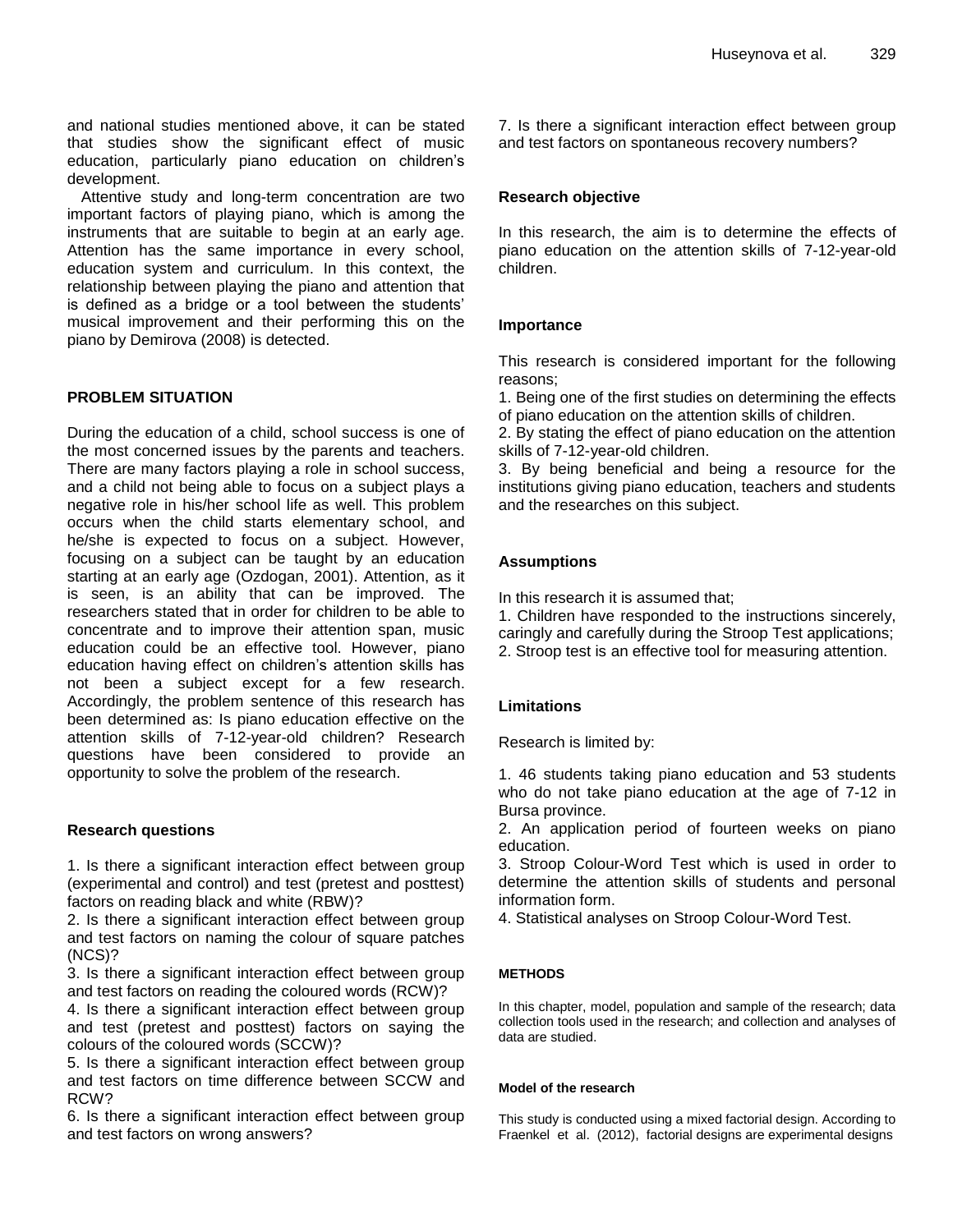|       |    |        |    | <b>Experimental group</b> |    |              |    |        |    | <b>Control group</b> |    |              |
|-------|----|--------|----|---------------------------|----|--------------|----|--------|----|----------------------|----|--------------|
| Age   |    | Female |    | Male                      |    | <b>Total</b> |    | Female |    | <b>Male</b>          |    | <b>Total</b> |
|       |    | %      |    | %                         |    | $\%$         |    | %      |    | %                    |    | $\%$         |
|       | 8  | 17.4   | 2  | 4,3                       | 10 | 21,7         |    | 13,2   | 4  | 7.5                  | 11 | 20,8         |
| 8     | 2  | 4,3    |    | 2,2                       | 3  | 6,5          | 3  | 5,7    |    | 1,9                  | 4  | 7,5          |
| 9     | 6  | 13,0   | 4  | 8,7                       | 10 | 21,7         | 6  | 11,3   | 5  | 9,4                  | 11 | 20,8         |
| 10    | 4  | 8,7    | 2  | 4,3                       | 6  | 13,0         | 6  | 11,3   |    | 1,9                  |    | 13,2         |
| 11    | 5  | 10,9   | 0  | 0,0                       | 5  | 10,9         | 6  | 11,3   | 0  | 0,0                  | 6  | 11,3         |
| 12    | 9  | 19,6   | 3  | 6,5                       | 12 | 26,1         | 12 | 22,6   | 2  | 3,8                  | 14 | 26,4         |
| Total | 34 | 73,9   | 12 | 26,1                      | 46 | 100          | 40 | 75,5   | 13 | 24,5                 | 53 | 100          |

**Table 1.** Age Distribution of experimental and control groups.

that involve two or more independent variables, at least one of which are manipulated. Field (2013) classifies the factorial designs according to whether the independent variables are measured using different or the same entities. If the independent variables are measured using different entities the design is called independent factorial design, and if they are measured using the same entities the design is called repeated-measures factorial design. If some independent variables are measured with different entities, whereas others used the same entities the design is called a mixed design.

In this study, we have two independent variables; the first one is the group factor which has two levels (experimental group – control group), while the second one is the test factor which also has two levels (pretest-posttest).

The attention skills of both groups are measured before the experiment. The experimental group had private piano lesson an hour a week for 14 weeks with one of the researcher who is a piano tutor. As a result of the cooperation with the parents, the pianist researchers also controlled the students practising piano on their own at home. Each lesson has been planned by researchers with a curriculum including musical content such as technical studies (scales, arpeggios etc.) pieces, and sight reading practices. After the test, both of the experimental and control groups are measured again.

#### **Study group**

Study group of this research consists of 99 7-12-year-old elementary school students in Bursa, some of whom have had piano education (experimental group n= 46) and who have not had piano education (control group n=53) in the 2017-2018 spring term. The research was originally planned to be done with 110 students, 55 of them in the experimental group and 55 in control group; however, students who could not take the posttest due to private reasons have not been evaluated, and data of 99 students, 53 in control group and 46 in experimental group, was used. In determining the sample group, homogeneous sampling among purposive sampling types was used.

Purposive (purposeful) sampling is a non-probability and selective sampling approach. The purposive approach allows selecting and studying highly informative situations deeply according to the purpose of the study (Buyukozturk et al., 2010). On the other hand, homogeneous sampling is selecting a homogeneous subgroup or situation related with the problem of the research among the population and studying on it (Buyukozturk et al., 2010). The experimental group consists of 46 students (34 female and 12 male) between the ages of 7-12 who are studying in elementary private schools in Bursa and have private piano lessons. The control group is formed by the students (n=53) that are also studying in a private school (Private Nilufer Yonder

Elementary and Secondary School) in the same city to ensure that the economical statue of the families are nearly same with the students' families of experimental group. The students on the control group do not have any private lesson of piano or another instrument and do not do any activity that is believed to be improving attention. In the control group, the number of female and male students and their age distribution were specially paid attention to. Table 1 represents the age distribution of the students.

#### **Criteria for being selected for experimental group**

Selected children should:

i. Be at the ages of 7-12.

ii. Have no psychological (attention deficit, hyperactivity problems, specific learning disability etc) and physical complaints. iii. Have started piano education at least 2 months ago.

#### **Criteria for being selected for control group**

Children being selected should:

i. Not be playing the piano or any other instruments or doing any activities that are believed to improve attention.

ii. Be between ages 7-12.

iii. Not have any psychological (lack of attention, hyperactivity problems, specific learning disorder etc.) or physical (visual or auditive etc.) complaints.

#### **Data collection tools**

Information about people's attention span are obtained from neuroimaging studies, zoological experiments, electrophysiologic and neuropsychologic data (Kilic, 2002). In this study it was prefferred to use neuropsychological test. The piano is a polyphonic instrument having a wide sound range. Thus piano, unlike most of the other music instruments lets treble clef (G clef) notes and bass clef (C clef) notes be played at the same time. Playing the notes which differ according to the clefs on both staves (for instance in treble clef on the first line is note E while in bass clef it is G) makes the student affected by the interference effect of attention. That is why the data about students attention levels were collected by the Stroop Colour-Word Test. Stroop test is a neuropsychological test capturing the frontal lobe activity. McKeen Cattell (as cited in Karakas et al. (1999) discovered that telling names of objects or colours takes more time than reading words about them while improving this test; and Stroop showed that it was simply a colour– word interference effect in 1935. According to Glaser and Glaser (as cited in Karakas et al. (1999)) Stroop test reflects three basic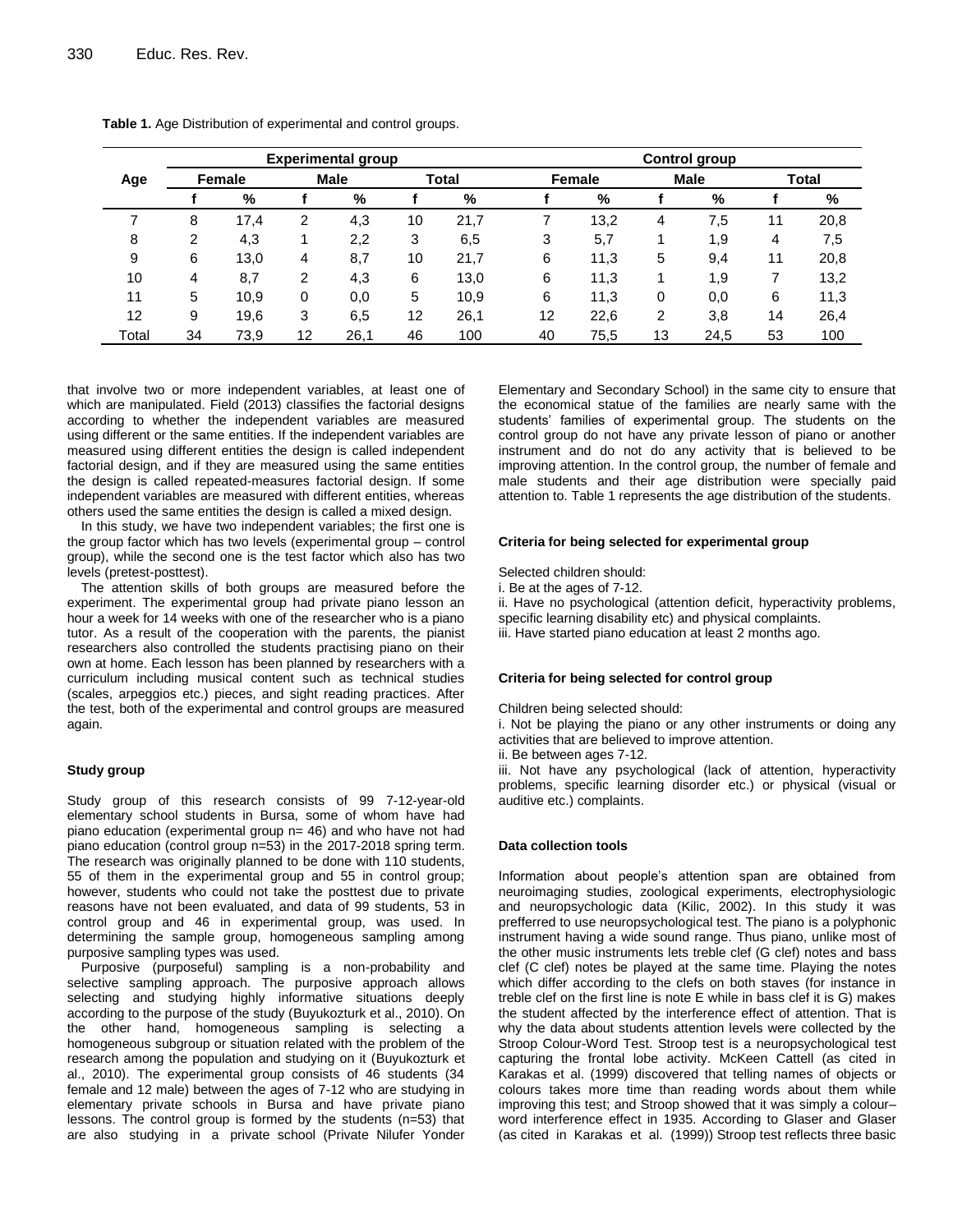| <b>Test</b> | Group        | М     | <b>SD</b> | N  |
|-------------|--------------|-------|-----------|----|
|             | Control      | 41.99 | 18.276    | 53 |
| Pretest     | Experimental | 42.27 | 20.437    | 46 |
|             | Control      | 34.87 | 9.360     | 53 |
| Posttest    | Experimental | 30.46 | 8.572     | 46 |

courses; selective attention, reading and saying colours. Likewise, it works as a critical experimental job used frequently for studying data processing speed and parallel processing models. According to MacLeod (as cited in Karakaset al. (1999)) not only is this test used for evaluating regular persons' cognitive processes but also evaluating several psychiatric and neurological disorders.

In accordance with the literature review, the cognitive processes which Stroop test measures are stated as focused attention, selective attention, reaction inhibition, resistance to interference effect and data processing speed (Karakas and Dincer, 2011). The phenomenon known as Stroop interference effect is not being able to inhibit, and occurs when naming the colours take more time than reading actual words of colours (Karakas and Dincer, 2011). There are several Stroop tests applied individually and formed on the basis of naming the colours which are printed in different colours than they actually are. These are 3 card original Stroop test which is arranged in 10 columns with 5 items each; 3 card Nehemkis and Lewinsohn form which consists of 100 items; single card Dodrilform consisting of 178 items; and 3 card Victoria form consisting of 6 lines with 4 items each (Karakas and Dincer, 2011). There is a version of this test which has musical notes instead of word and colour elements as well (the musical Stroop effect) (Gregoire et al., 2013).

In the current research, a registration form is generated for gathering personal information and demographic qualifications of children, 4 stage Stroop Colour-Word test which was confirmed to be valid in the age of 7-12 by Elmastas (2000) was used for collecting data. Aforesaid stages are explained below as presented in Appendix 1.

#### *1. Card - "Reading Black & White'* (RBW)

Name colours which are printed black on a white background is a quality of the original Stroop Test. This stage has the characteristics of a control stage which determines the fundamental level of reading and data processing speed.

#### *2. Card - "Naming the Colour of Square Patches*" (*NCS*)

This is a control stage determining the fundamental level of speed of data processing and naming colours by naming red, blue and green squares printed on white background.

#### *3. Cart- "Reading the Coloured Words" (RCW)*

Different colours printed on a white background are expected to be named. Each word is printed in a different colour than its actual colour, and this is the main stimulant of Stroop Tests. Naming the Coloured Words are related to interference effect.

#### *4. Card - "Saying the Colours of the Coloured Words*" (SCCW)

Saying the colours of the different coloured words printed on a white background is expected. Stroop effect occurs when the colour used in printing the word and actual colour of the word is different from each other. On this stage, Stroop interference effect occurs when the person focuses on saying the colour of the word but also has a tendency to read the coloured word. Being able to say the colour despite this tendency requires flexibility, perceptive configuration, and shifting attention and behaviour. Stroop Tests

are stated to measure attention other than naming colours and reading (focused attention) (Karakas and Dincer, 2011; Kilic et al., 2002; Karakas et al., 1999).

#### **Collecting and analysing data**

Before collecting data, permission was taken from the ethics committee of Uludag University. Data was collected via Stroop Colour-Word Test and analysed statistically. Before the test was given, students in the experimental and control groups had been informed; required permissions had been taken from the parents for the experimental group and from the Ministry of National Education for the control group. The environment had been set and needed material had been put on the table before the Stroop Colour-Word Test was given. External factors which would distract students such as noise and light were taken under control. Before starting, instructions of Stroop Colour-Word Test were read to the students and explanations were made about how to answer the test. Afterwards, the cards were given to the students in the order mentioned above, and time span and number of wrong answers for each test were recorded. The assessment was completed in approximately 10 min.

As this test was given to healthy individuals, neuropsychological results of the test stages were ignored, and the differences between the children who take and do not take piano lessons were emphasised. In analysing the data, SPSS 23.0 packaged software and 2x2 mixed ANOVA's were used. Independent factors were determined as group (experimental group and control group) and time (pretest-posttest). Dependent variables are response time for RBW, response time for NCS, response time for RCW, response time for SCCW, time difference between RCW and SCCW, number of wrong answers, and spontaneous recovery numbers. Different ANOVA's were used for each dependent variable.

## **FINDINGS AND DISCUSSION**

#### **First research question**

Table 2 shows RBW response time means and standard deviations in seconds, while Table 3 represents the ANOVA results for RBW response times.

In Table 3 when RBW time spans are examined, it can be seen that the main effect of the test factor was significant: *F* (1, 97) = 49.384, *p* = <.001. This case shows that when response time is examined (evaluating two groups as one), answers of the posttest (*M* = 32.82) were given faster than the pretest  $(M = 42.12)$ . Main effect of the group variable was not significant,  $F(1, 97) =$ 0.576,  $p = 0.450$ . This case shows (evaluating pre and posttests as one), response time of the control group (*M*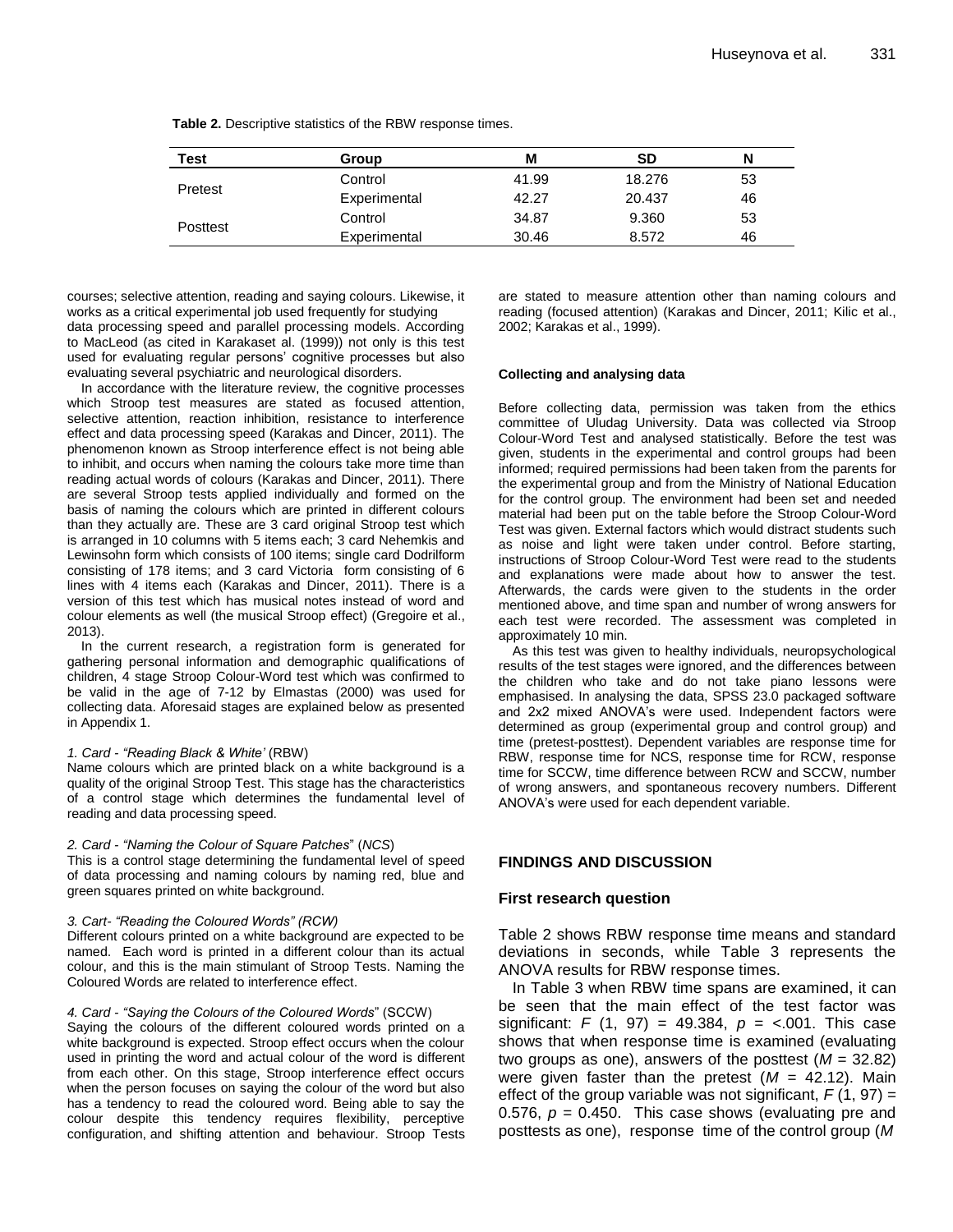

**Table 3.** Analyses of RBW response times.



**Chart 1.** Change in the RBW time of the groups.

**Table 4.** Descriptive statistics of the NCS response times.

| Test    | Group        | M     | SD    | N  |
|---------|--------------|-------|-------|----|
|         | Control      | 51.27 | 13.87 | 53 |
| Pretest | Experimental | 50.23 | 13.54 | 46 |
|         | Control      | 47.72 | 12.54 | 53 |
| Control | Experimental | 42 27 | 12.05 | 46 |

 $=$  38.43) and the experimental group ( $M = 36,37$ ) were not significantly different. Interaction was not significant,  $F(1, 97) = 3.032$ ,  $p = 0.085$ . This situation shows that the acceleration in the experimental group (pretest  $= 42.27$ , posttest =  $30.46$ ), was not significantly more than the acceleration in control group (pretest  $= 41.99$ , posttest  $=$ 34.87). As seen in Chart 1, both of the groups have shorter response time in the posttest. Although the experimental group is seen to have accelerated more than the control group, the difference was not significant.

#### **Second research question**

Table 4 shows NCS response time means and standard deviations in seconds, while Table 5 represents the ANOVA results for NCS response times.

When NCS time spans are examined, effects of the test factor were significant, *F* (1, 97) = 88.66, *p* = <.001. This situation shows that responses of the posttest (*M* = 45.19) were faster than the pretest  $(M = 50.78)$ . Main effect of group factor was not found significant, *F* (1, 97)  $= 1.613$ ,  $p = 0.207$ . This case shows that there was not a significant difference between response times of the control group ( $M = 49.50$ ) and experimental group ( $M =$ 46.25). Test \* Group interaction was found to be significant, *F* (1, 97) = 13.06, *p* = <.001. This situation shows that acceleration of the experimental group (pretest=  $50,23$ , posttest=  $42,27$ ) was more than the acceleration of control group (pretest  $= 51,27$ , posttest  $=$ 47,72). As seen on Chart 2, experimental group has accelerated significantly more than the control group.

## **Third research question**

Table 6 shows RCW response time means and standard deviations in seconds, while Table 7 represents the ANOVA results for RCW response times.

When RCW time spans were examined, it is seen that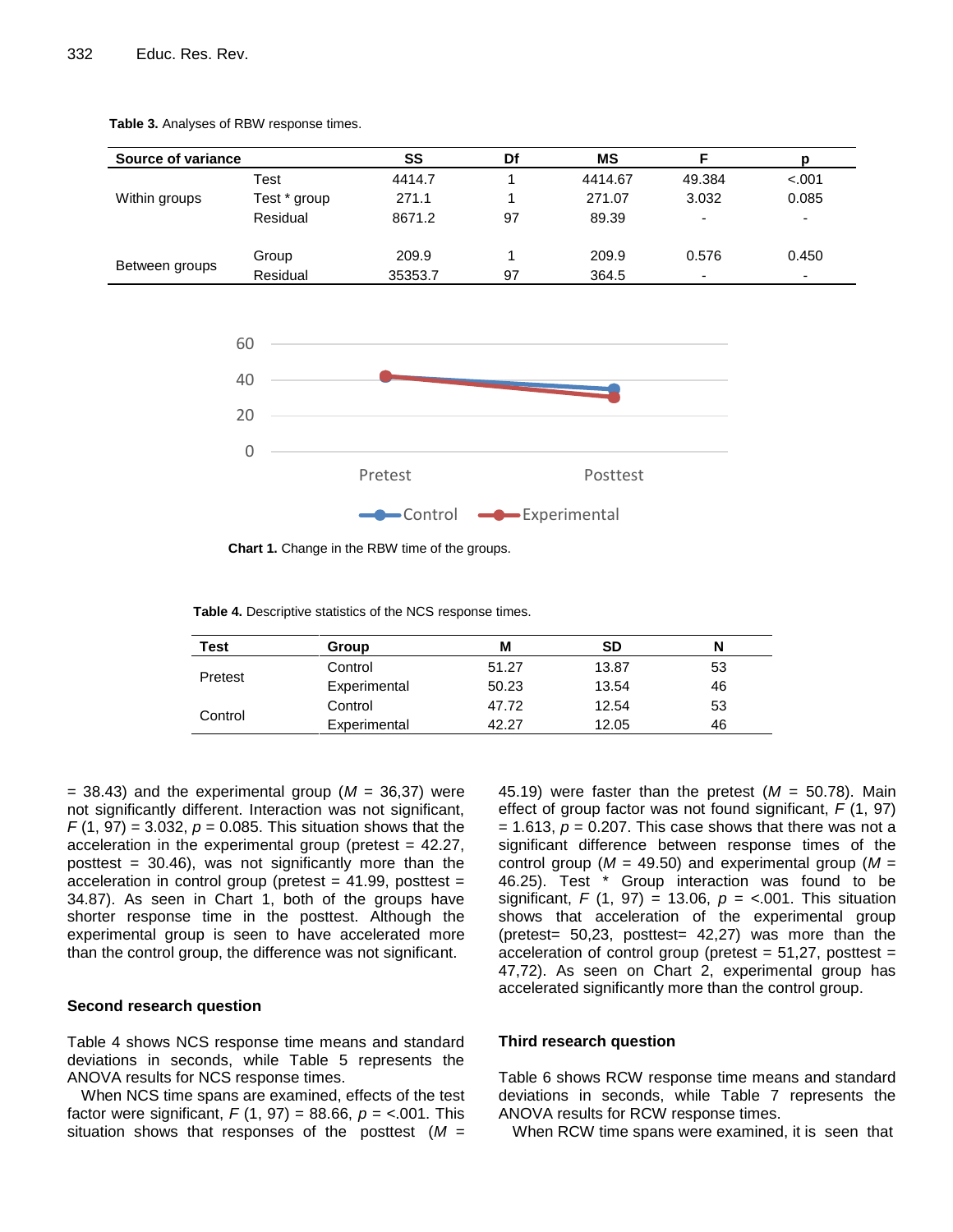| Source of variance |              | SS      | df | МS      |                          |                          |
|--------------------|--------------|---------|----|---------|--------------------------|--------------------------|
|                    | Test         | 1630.1  |    | 1630.09 | 88.66                    | < .001                   |
| Within groups      | Test * group | 240.1   |    | 240.05  | 13.06                    | < .001                   |
|                    | Residual     | 1783.5  | 97 | 18.39   | $\overline{\phantom{0}}$ | $\overline{\phantom{0}}$ |
| Between groups     | Group        | 518.3   |    | 518.3   | 1.613                    | 0.207                    |
|                    | Residual     | 31174.8 | 97 | 321.4   | $\overline{\phantom{0}}$ | $\overline{\phantom{0}}$ |

**Table 5.** Analysis of the NCS response times.



**Chart 2.** Change in the NCS times of the groups.

| Table 6. Descriptive statistics of the RCW response times. |  |  |  |  |
|------------------------------------------------------------|--|--|--|--|
|------------------------------------------------------------|--|--|--|--|

| <b>Test</b> | Group        | М     | SD               | N  |
|-------------|--------------|-------|------------------|----|
|             | Control      | 43.37 | 18.204           | 53 |
| Pretest     | Experimental | 43.80 | 21.596<br>12.689 | 46 |
|             | Control      | 38.09 |                  | 53 |
| Control     | Experimental | 33.44 | 9.833            | 46 |

| Table 7. Analysis of RCW response times. |  |
|------------------------------------------|--|
|------------------------------------------|--|

| Source of variance |              | SS     | df | ΜS      |                          |                          |
|--------------------|--------------|--------|----|---------|--------------------------|--------------------------|
|                    | Test         | 3012.1 |    | 3012.13 | 43.969                   | < .001                   |
| Within groups      | Test * group | 318.4  |    | 318.39  | 4.648                    | 0.034                    |
|                    | Residual     | 6645.1 | 97 | 68.51   | $\overline{\phantom{0}}$ | $\overline{\phantom{0}}$ |
| Between groups     | Group        | 218.9  |    | 218.9   | 0.479                    | 0.490                    |
|                    | Residual     | 456.7  | 97 | 456.7   | $\overline{\phantom{0}}$ | $\overline{\phantom{0}}$ |

the effect of the test factor was significant,  $F(1, 97) =$ 43.969,  $p = <.001$ . This situation shows that response times on posttest  $(M = 35.93)$  were shorter than the response times of the pretest (*M* = 43.57). Main effect of the group factor was not significant,  $F(1, 97) = 0.476$ ,  $p =$ 0.490. This situation shows that there was not a significant difference between the response times of the control group (*M* = 40.73) and experimental group (*M* = 38.62). Test \* Group interaction was significant, *F* (1, 97)  $= 4.648$ ,  $p = 0.034$ . This case shows that acceleration of the experimental group (pretest =  $43.80$ , posttest = 33.44) was significantly higher than the control group (pretest =  $43.37$ , posttest =  $38.09$ ). As seen in Chart 3, the experimental group has accelerated significantly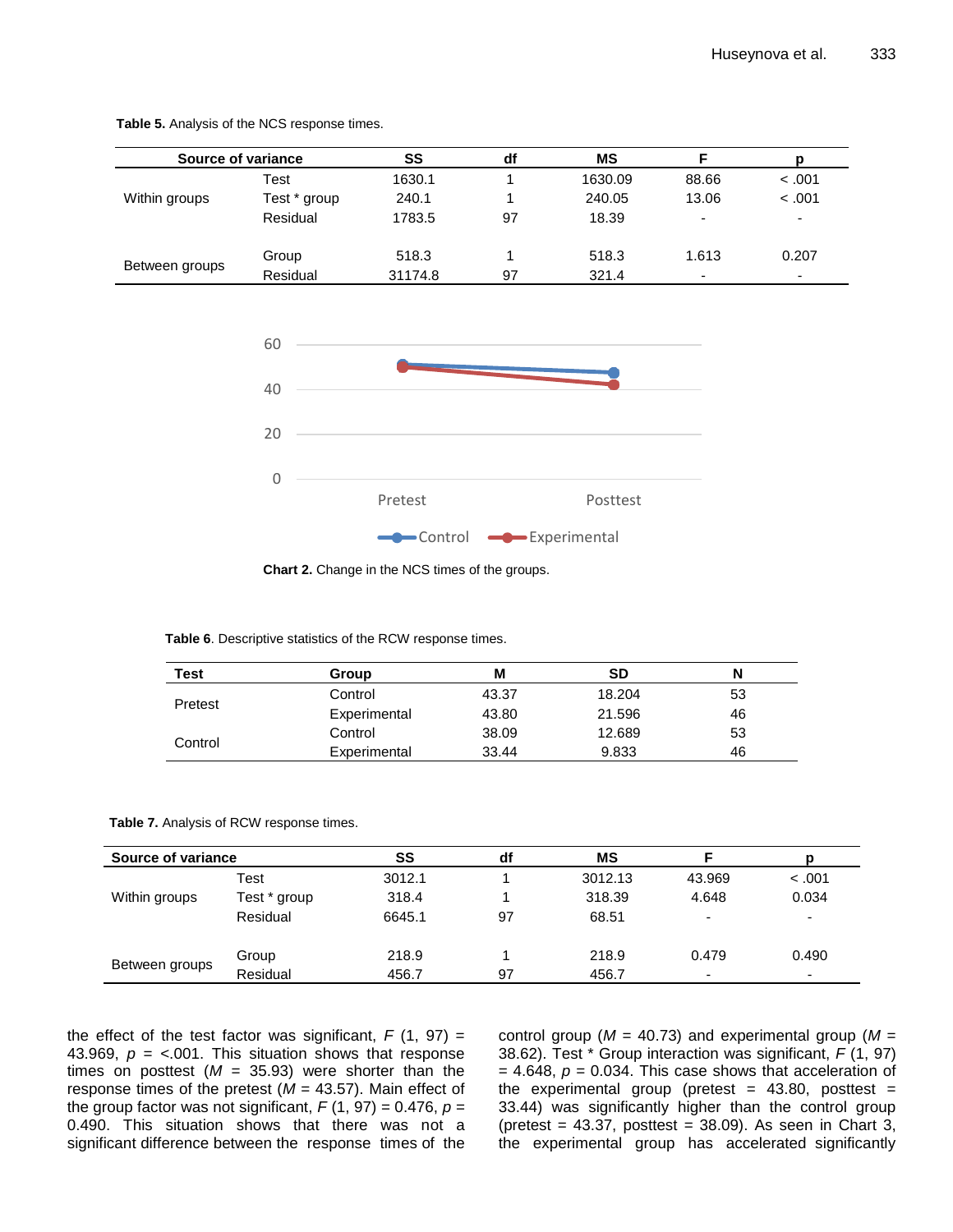

**Chart 3.** Change in the RCW times of the groups.

**Table 8.** Descriptive statistics of the SCCW response times.

| <b>Test</b> | Group        | М      | <b>SD</b> | N  |
|-------------|--------------|--------|-----------|----|
| Pretest     | Control      | 105.04 | 43.42     | 53 |
|             | Experimental | 100.09 | 34.14     | 46 |
|             | Control      | 94.58  | 43.14     | 53 |
| Posttest    | Experimental | 81.54  | 30.68     | 46 |

|                | Source of variance | SS      | df | ΜS      | F      |        |
|----------------|--------------------|---------|----|---------|--------|--------|
|                | Test               | 10360.2 |    | 10360.2 | 44.165 | < 0.01 |
| Within groups  | Test * group       | 805.3   |    | 805.3   | 3.433  | 0.067  |
|                | Residual           | 22754.3 | 97 | 234.6   | -      | ٠      |
|                | Group              | 3986    |    | 3986    | 1.449  | 0.232  |
| Between groups | Residual           | 266879  | 97 | 2751    | -      | ٠      |

**Table 9.** Analysis of the SCCW response times.

higher than the control group.

## **Fourth research question**

Table 8 shows SCCW response time means and standard deviations in seconds, while Table 9 represents the ANOVA results for SCCW response times.

When SCCW time spans are examined, the main effect of the test factor is seen to be significant,  $F(1, 97) =$ 44.165,  $p = <.001$ . This case shows that response times in the posttest were  $(M = 88.52)$  shorter than the response time in the pretest  $(M = 102.74)$ . Effect of the group factor is not found significant, *F*(1, 97) = 1.449, *p* = 0.232. This situation shows that response times of the control group (*M* = 99.81) and the experimental group (*M* 

= 90.82) were not significantly different. Test \* Group interaction was not significant,  $F(1, 97) = 3.433$ ,  $p =$ 0.067. This situation shows the acceleration of the experimental group (pretest =  $100.09$ , posttest =  $81.54$ ) was not significantly higher than the acceleration of the control group (pretest =  $105.04$ , posttest =  $94.58$ ). As seen on Chart 4, response times of both groups were shortened. Although the experimental group is seen to be accelerated higher, this was not found statistically significant.

## **Fifth research question**

Table 10 shows SCCW-RCW time difference means and standard deviations in seconds, while Table 11 represents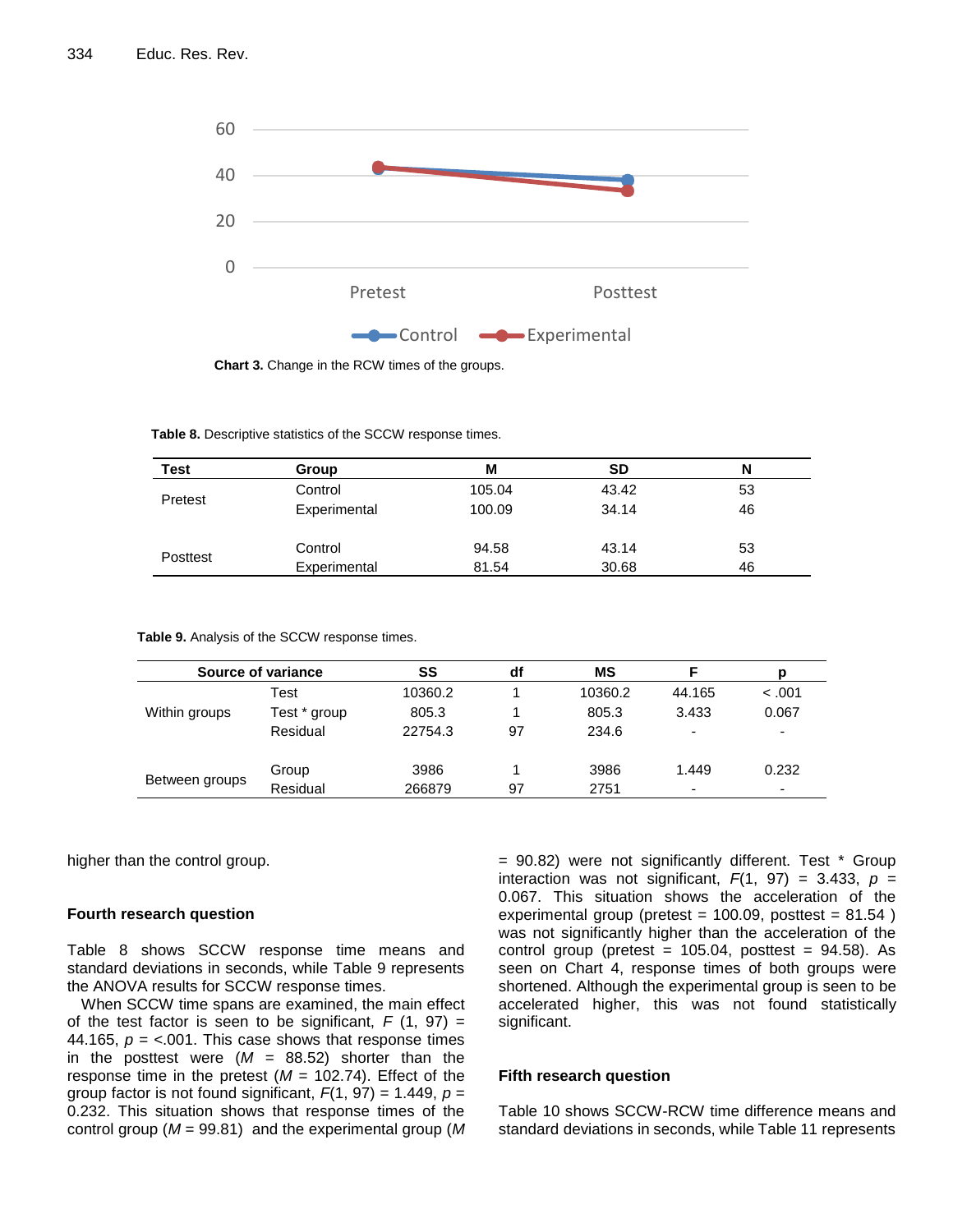

**Chart 4.** Change in the SCCW times of the groups.

**Table 10.** Descriptive statistics of time differences between SCCW and RCW.

| Test     | Group        | М     | SD    | N  |
|----------|--------------|-------|-------|----|
| Pretest  | Control      | 61.67 | 36.80 | 53 |
|          | Experimental | 56.28 | 31.12 | 46 |
|          | Control      | 56.49 | 35.96 | 53 |
| Posttest | Experimental | 48.10 | 24.20 | 46 |

**Table 11.** Analysis of time difference between SCCW and RCW.

| Source of variance |              | SS      | df | ΜS     | F     |       |
|--------------------|--------------|---------|----|--------|-------|-------|
|                    | Test         | 2199.8  |    | 2199.8 | 5.481 | 0.021 |
| Within groups      | Test * group | 111.0   | 4  | 111.0  | 0.276 | 0.600 |
|                    | Residual     | 38930.1 | 97 | 401.3  |       |       |
| Between groups     | Group        | 2337    |    | 2337   | 1.344 | 0.249 |
|                    | Residual     | 168674  | 97 | 1739   |       |       |

the ANOVA results for SCCW-RCW time differences.

When time differences are examined, it is seen that the main effect of test variable was significant,  $F(1, 97) =$ 5.481,  $p = 0.021$ . This situation shows that time differences were less in the posttest ( $M = 52.59$ ) than the pretest ( $M = 59.17$ ). Main effect of the group factor was not found significant, F  $(1, 97) = 1.344$ ,  $p = 0.249$ . This situation shows that there was not a significant difference between the control group ( $M = 59.08$ ) and experimental group (M = 52.19). Test \* Group interaction was not found significant,  $F(1, 97) = 0.276$ ,  $p = 0.600$ . This situation shows that the decrease in the time differences of the experimental group (pretest  $= 56.28$ , posttest  $=$ 48.10) was not significantly higher than the control group (pretest =  $61.67$ , posttest =  $59.49$ ). As seen on Chart 5, time differences decreased in both groups. As much the difference in the experimental group looks higher, this

case was not found statistically meaningful.

#### **Sixth research question**

Table 12 shows the wrong number means and standard deviations, while Table 13 represents the ANOVA results for wrong numbers.

When the number of wrong answers is examined, it is seen that the main effect of the test factor is not significant, F  $(1, 97) = 1.689$ ,  $p = 0.197$ . This situation shows that the number of wrong answers in the posttest  $(M = 0.909)$  is close to the number of wrong answers in the pretest ( $M = 1.394$ ). Main effect of the group variable is not found significant,  $F(1, 97) = 0.062$ ,  $p = 0.803$ . This situation shows that there was not a significant difference group  $(M = 1.264)$  and experimental group  $(M = 1.174)$ .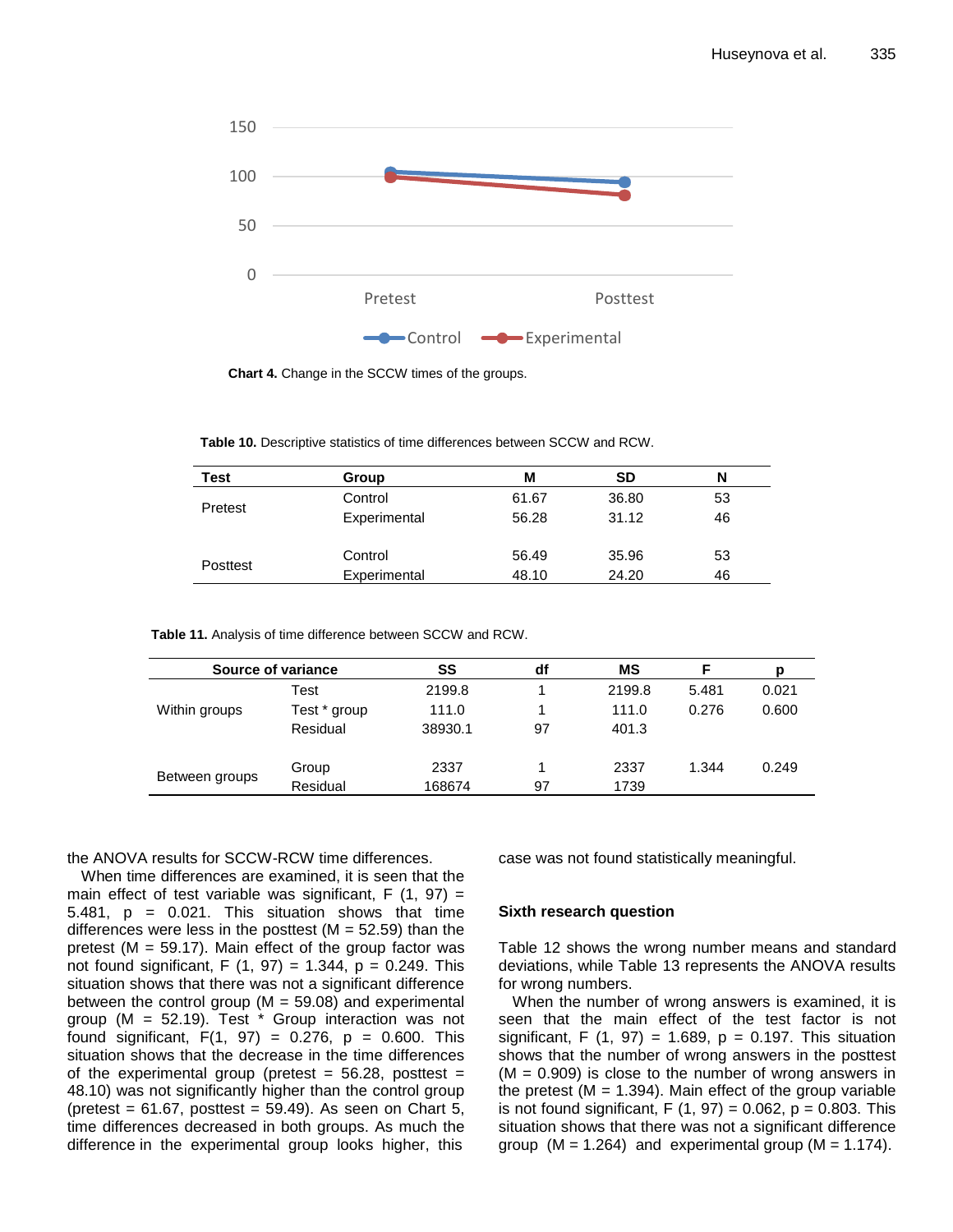

**Chart 5.** Change in the time differences of the groups.

|  | <b>Table 12.</b> Descriptive statistics of number of wrong answers. |  |  |  |  |  |
|--|---------------------------------------------------------------------|--|--|--|--|--|
|--|---------------------------------------------------------------------|--|--|--|--|--|

| Test     | Group        | М     | SD    | N  |
|----------|--------------|-------|-------|----|
|          | Control      | 1.302 | 2.407 | 53 |
| Pretest  | Experimental | 1.500 | 1.835 | 46 |
| Posttest | Control      | 1.226 | 2.407 | 53 |
|          | Experimental | 0.848 | 2.328 | 46 |

| Table 13. Analysis of the number of wrong answers. |  |  |
|----------------------------------------------------|--|--|
|----------------------------------------------------|--|--|

|                | Source of variance | SS      | df | ΜS    |                          | D                        |
|----------------|--------------------|---------|----|-------|--------------------------|--------------------------|
|                | Test               | 6.519   |    | 6.519 | 1.686                    | 0.197                    |
| Within groups  | Test * group       | 4.095   |    | 4.095 | 1.059                    | 0.306                    |
|                | Residual           | 375.066 | 97 | 3.867 | $\overline{\phantom{a}}$ | $\overline{\phantom{0}}$ |
| Between groups | Group              | 0.401   |    | 0.401 | 0.062                    | 0.803                    |
|                | Residual           | 622.821 | 97 | 6.421 | $\overline{\phantom{a}}$ | $\overline{\phantom{0}}$ |

Test \* Group Interaction was not found significant, F (1,  $97$  = 1.059,  $p = 0.306$ . This situation shows that the decrease in the number of the wrong answers of experimental group (pretest  $= 1,500$ , posttest=0,846) was not significantly higher than the decrease in the control group (pretest =  $1,302$ , posttest =  $1,226$ ). As seen in Chart 6, there is a decrease in the number of wrong answers in both of the groups. Even though the decrease in the number of wrong answers in the experimental group looks higher than the control group, this case was not found statistically meaningful.

## **Seventh research question**

Table 14 shows spontaneous recovery number means and standard deviations, while Table 15 represents the ANOVA results for spontaneous recovery numbers.

When spontaneous recovery numbers are examined, the main effect of the test factor is seen to be significant, *F*   $(1, 97) = 17.14$ ,  $p = < .001$ . This situation shows that spontaneous recovery numbers in the posttest (*M* = 1.051) were less than the recoveries in the pretest (*M* = 1.818). Main effect of the group variable was not found significant, *F* (1, 97) = 0.826, *p* = 0.366. This situation shows that there was not a significant difference between the spontaneous recovery numbers of the control group  $(M = 1.529)$  and the experimental group  $(M = 1.326)$ . Test Group interaction was found significant,  $F$  (1, 97) = 10.10,  $p = 0.002$ . This case shows that the decrease in the spontaneous recovery numbers in the experimental group (pretest  $= 2.043$ , posttest  $= 0.609$ ) was significantly higher than the decrease in the control group (pretest  $=$ 1.623, posttest  $= 1.434$ ). As seen in Chart 7, the decrease in the spontaneous recovery numbers of the experimental group is significantly higher than the decrease in the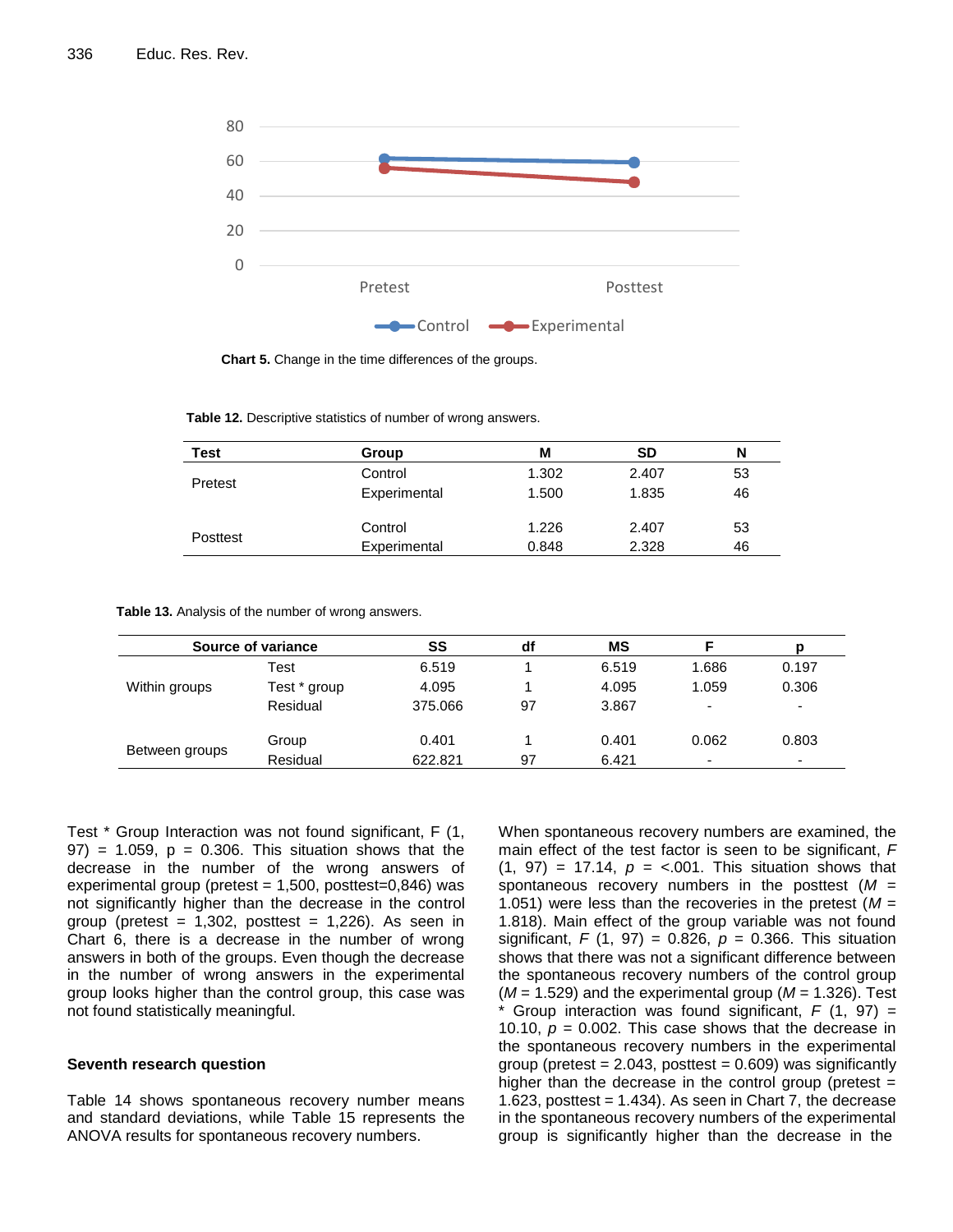

**Chart 6.** Change in the number of wrong answers in the group.

**Table 14.** Descriptive statistics of spontaneous recovery numbers.

**Table 15.** Analysis of spontaneous recovery numbers.

| Source of variance |              | SS      | df | ΜS     |                          |                          |
|--------------------|--------------|---------|----|--------|--------------------------|--------------------------|
|                    | Test         | 32.45   |    | 32.453 | 17.14                    | < 0.01                   |
| Within groups      | Test * Group | 19.12   |    | 19.120 | 10.10                    | 0.002                    |
|                    | Residual     | 183.71  | 97 | 1.894  | ۰                        | $\overline{\phantom{a}}$ |
| Between groups     | Group        | 2.014   |    | 2.014  | 0.826                    | 0.366                    |
|                    | Residual     | 236.632 | 97 | 2.440  | $\overline{\phantom{a}}$ | $\overline{\phantom{0}}$ |



**Chart 7.** Change in the spontaneous recovery numbers in the groups.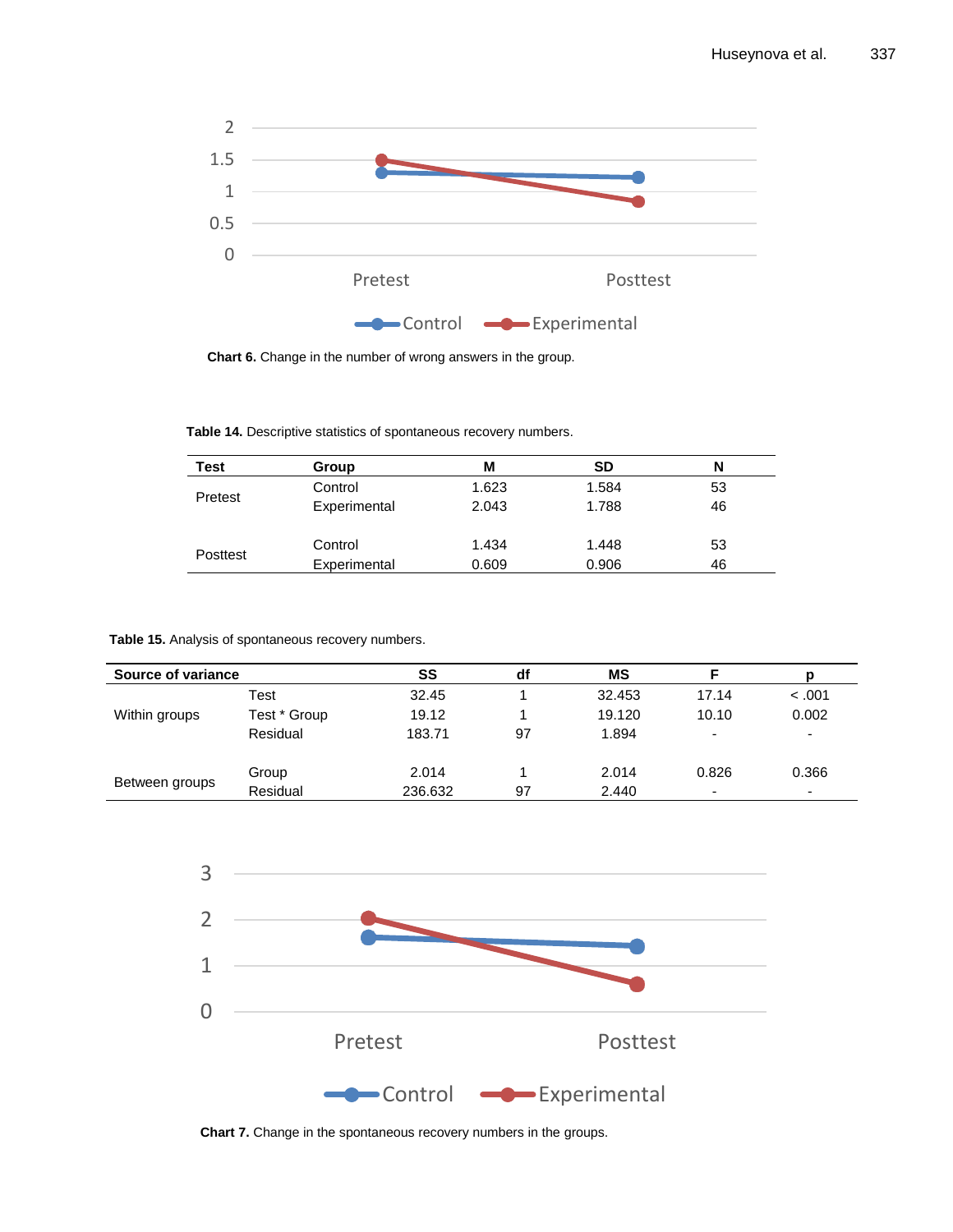control group.

## **Conclusion**

In the research, the effects of piano education given to 7- 12-year-old children on attention skills are shown. The level of the effects of piano education on attention skills of children is measured by the Stroop Colour-Word Test consisting of 4 parts. Experimental group and control group are stated to have different levels of success in 4 parts of Stroop Colour-Word Test. Accordingly, in the *black and white reading* part, two groups are seen to get shorter reading time and no significant difference has occurred. This part of the test serves as quality of control, determining the basic level of reading and data processing speed. Thus, this result states that children in both groups show similar qualities and have similar differences in their data processing speed. In *name the colour of square patches* part of the test, which is for controlling the basic level of data processing speed; reading time of two groups in the posttest is shorter than the pretest. However, an increase in the speed of the experimental group is seen to be considerably more than the control group. In the RCW section, reading time of both groups in the posttest were shorter than the ones in the pretest. However, in the experimental group, which consists of children having piano education, the acceleration is seen to be significantly more than the control group of children who do not have piano education. In the *saying the colours of coloured words* section, the reading time of both groups got shorter similarly, and there was not a significant difference between the groups. In the study, in all the applied sections, the *coloured word* tests results, it was seen that children having piano education have improved their attention skills statistically more than the children who are not having piano education. Children having piano education are considered to be more careful about the aliasing effect and their perception to be improved.

Stroop test is usually used on determining the attention skills of children having neurologically or psychiatric disorders. In literature, it is seen than the aforesaid test has not been used widely in music education. In the literature review, researches on several sports branches such as chess (Kaynar, 2014), skiing (Goktepe et al., 2016), golf (Tunc, 2013), orienteering (Atakurt et al., 2017) were found, whereas there is a limited number of researches found on the effects of piano education which would be compared to the findings of current researches. One of these few researches is of Yesil and Unal (2017). In the mentioned research, Stroop test is given to 1st and 4th-grade children in order to determine the effect of music education on the attention and working memory of adults. It was stated that long term systematic music education has no significant effect on attention skills; however, in some test requiring active use of working memory, improvements were found. Systematic and

intensive music practice in adults is thought to have positive effects on cognition (Yesil and Unal, 2017).

Another research stating the effect of piano education on attention (Ciftci and Ozelma, 2017) has corresponding results with our current results. In the research, 4th-grade students have been given half an hour piano education two times a week for 6 months; consequently, a significant improvement on their attention and concentration, general learning skills, school success, psychomotor skills and mental development was found. According to Demirova (2008), results showing that piano lessons have a positive effect on children who are examined in the research are also corresponding with current research results.

## **Recommendation**

1. It is recommended to make new and various researches showing the effect of piano education on attention skills of children using various measurement tools and methods.

2. The current study is limited by 14 weeks. Piano education is a long term education and its benefits on mental skills increase is directly proportional to the time spent. Thus, it is recommended to make longer-term researches to measure the effects of piano education on attention skills.

3. The experimental group of the current research consists of students having private piano lessons 1 hour a week. Major students in conservatories of music spend more time with their instruments during a day. Researches made with these students might provide different results on the effects of piano on attention. Improvement of a sample group chosen among conservatory students in their attention skills as from the first year of their instrument training can be seen.

4. Research is made on 46 students who have private piano education. Similar research can be made increasing the number of students.

5. Attention skills of sample group consisting of private piano students are measured via Stroop test. Data taken via Stroop Test can be used as an 'enriched pattern' and that can be supported by the parent, student and teacher opinions.

## **CONFLICT OF INTERESTS**

The authors have not declared any conflict of interests.

## **REFERENCES**

- Anderson P (2002). Assessment and Development of Executive Function (EF) During Childhood. Child Neuropsychology 8(2):71-82. DOI: 10.1076/chin.8.2.71.8724
- Atakurt E, Sahan A, Erman KA (2017). Oryantiring egitiminin dikkat ve bellek uzerine etkisinin incelenmesi [The effect of orienteering